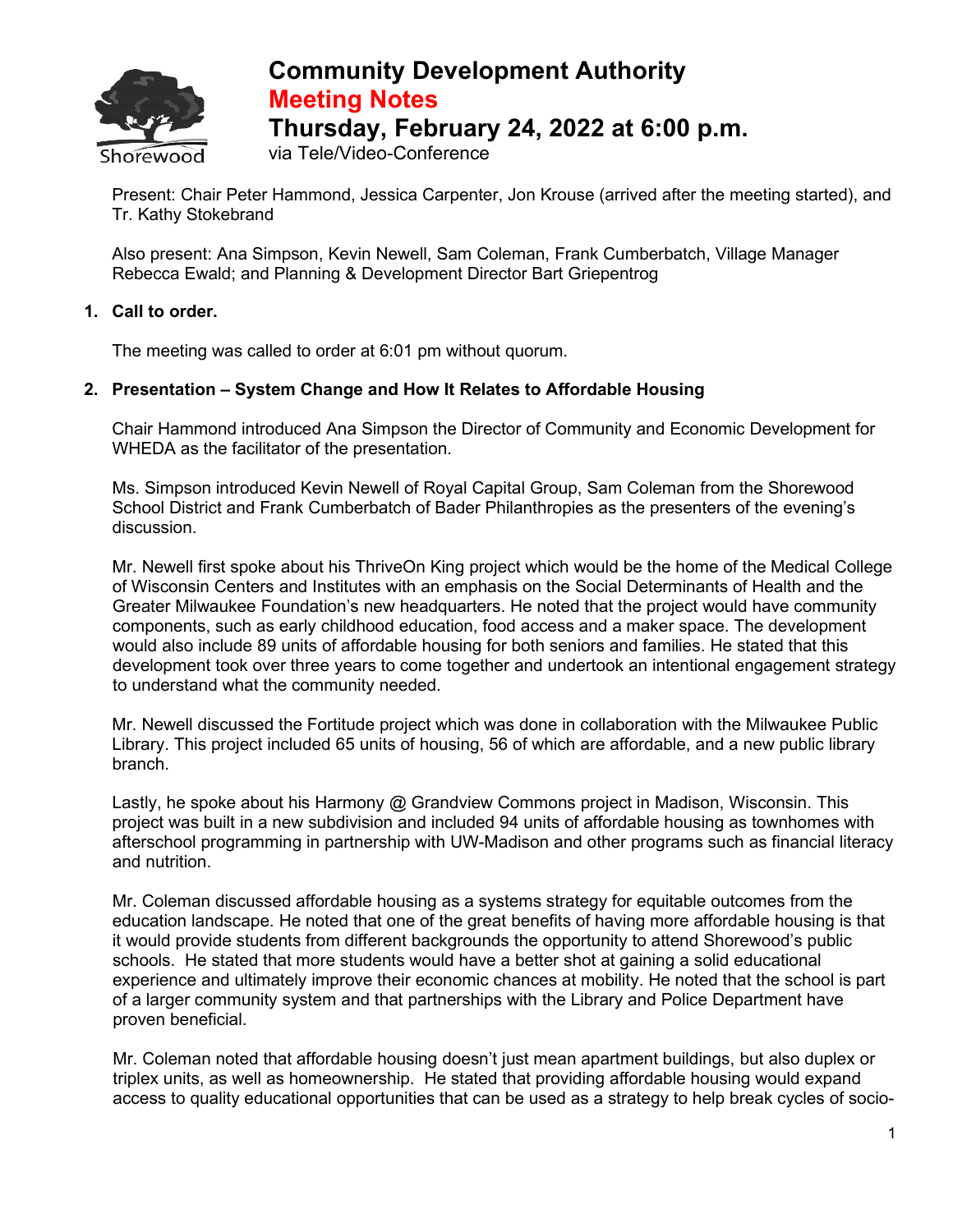economic insecurity and disrupt generational perpetuation of inequities. He also noted that it would make more housing available for people who work in the community.

Mr. Coleman noted that not only will the individuals and families who live in affordable housing benefit, but the community as a whole would benefit. He stated that societies are stronger when they are more diverse, and that diversity enriches a community with character and substance. He also noted that it allows for people who serve students to live in the community.

Mr. Coleman noted that the state and county offer resources to facilitate the development of affordable housing. He also noted that he did not see a pathway forward to expand affordable housing options without the participation of local government.

Mr. Cumberbatch presented his perspective that Shorewood has the opportunity to create an affordable community. He noted that an equitable school district is integral to that vision. He also noted that Shorewood has access to numerous living wage jobs in the vicinity. He stated that access to healthy food is also necessary and that the local grocery store and farmers market are in place. He noted that the next component would be more affordable housing. He stated that understanding what type of affordable housing is best for the community was a big question. Lastly, he noted that access to affordable sports and wellness facilities were also important. He noted that the current system is largely "pay to play" and leaves out a huge segment of the community. He shared his plans for the development of a sports and wellness complex in the region that would be open to all.

Mr. Cumberbatch shared the understanding that there is a growing body of evidence that shows where children grow up has substantial causal effects on their prospects for upward income mobility. He stated that every child in the region should have that opportunity.

Ms. Simpson introduced the first pre-set question for the panelists, which related to what affordable housing looked like in their experience. Mr. Cumberbatch noted that people are the faces of affordable housing. He noted that these people are often seeking a better future for their children and are working multiple jobs. He stated that they bring a different perspective to various aspects of life. He noted that the percentage of people who diverge from this characterization are no different in this socioeconomic class than any other. Mr. Coleman stated that affordable housing looks like the teachers or school staff who work in your community. It is also the kids who go to your schools. Mr. Newell stated that affordable housing is housing relative to what you can afford. He noted the differences between lowincome housing and workforce housing. He discussed the cost of childcare, car payments and other living expenses in relation to housing. He agreed that putting faces on the subject is important.

Ms. Simpson asked the panelists if conflating affordable and workforce housing addresses the complexities of the problem, or should communities address the topics separately. Mr. Newell acknowledged that the industry has not helped by not creating better definitions. He reiterated that almost everyone lives in affordable housing as it relates to their situations. He referenced that workforce housing utilizes resources to subsidize the front-end of the deal to create the financial capacity for development at the same quality of market rate development and allow the developer to charge affordable rents. He noted that low-income housing differs in that it is developed for those with less steady or lower incomes whose rent is subsidized monthly. Mr. Coleman added that other programs exist to help support down payment assistance for homeownership. Mr. Cumberbatch once again noted that people who live in affordable housing are our fellow community members and that a humanity needs to be placed on the conversation.

Ms. Simpson raised a question that was submitted ahead of the discussion to the panelists: are there studies or data that show that affordable housing increases crime trends. Mr. Newell stated that crime does not have a border. He shared personal experience as the victim of a car break-in and his feelings about how the perpetrator grew up and why he chose to do what he did. He suggested if the perpetrator had grown up in a better environment that the crime may not have taken place. He stated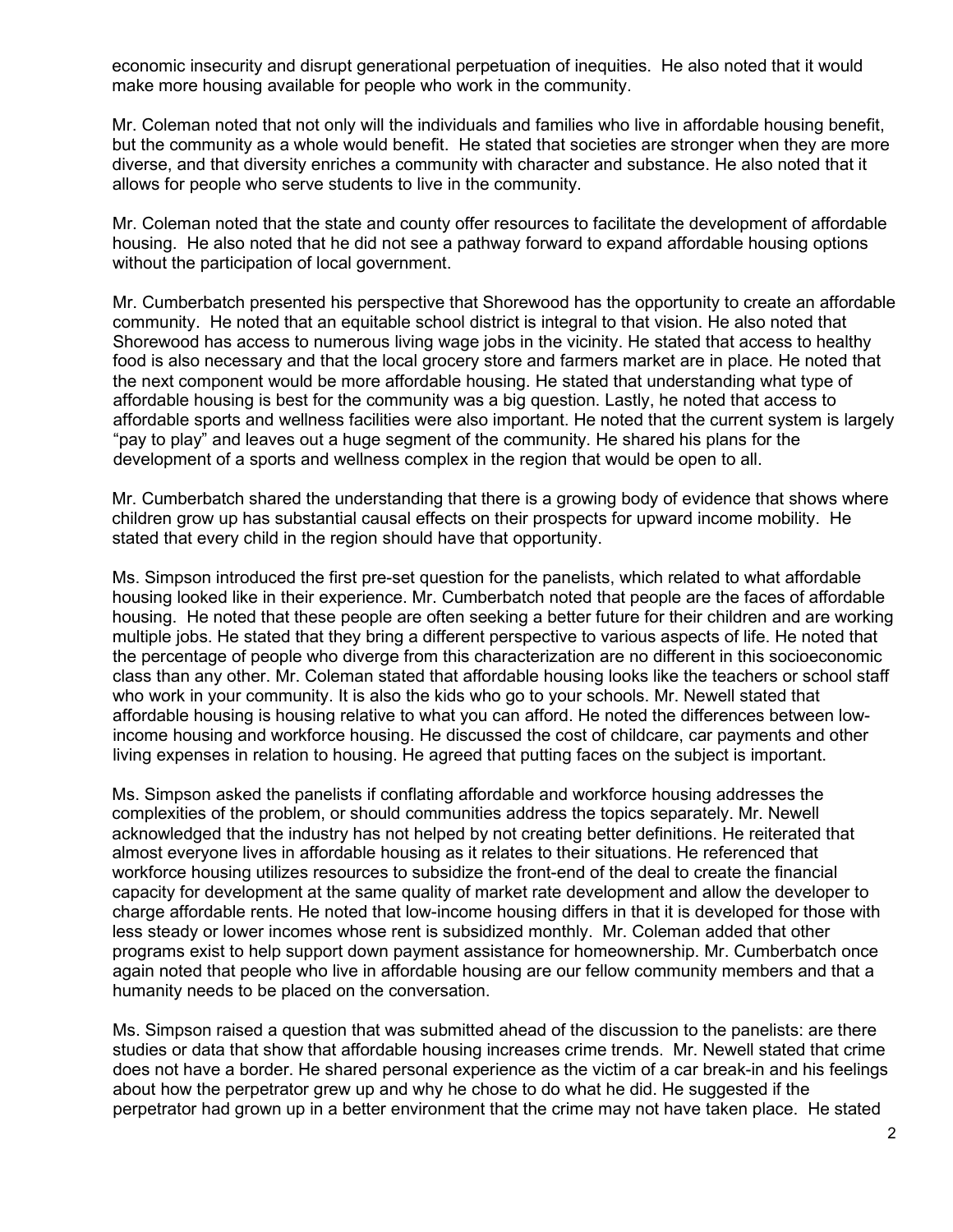that crime is not the result of any affordable housing that was built, but of the affordable housing that was not built. Mr. Cumberbatch said there is no evidence of an increase in crime associated with affordable housing. He noted that there is an increased sense of dignity and humanity for families who grow up in better housing, which changes the way they see what's around them. He shared that he knew that because it was his personal story. Mr. Coleman noted that there have been studies done to dispel the myth of crime and affordable housing. He referenced the study "Public Housing Myths: Perception, Reality, and Social Policy" by Cornell University in 2015. Ms. Simpson noted that there are also studies that show the inverse when safe, affordable housing is not provided that crime increases. Chair Hammond expressed appreciation for the resident who asked the question because he knows the community has concerns and he'd like to be able to talk about them. Mr. Cumberbatch agreed.

Ms. Simpson asked the panelists how municipalities in the position of Shorewood can create policies that address the scarcity of affordable housing. Mr. Newell noted that communities can go on the offensive, acquire land and impose affordability requirements upon it. He also noted that TIF could be leveraged as an incentive for affordable housing. Mr. Cumberbatch stated that a land trust could be created. Mr. Coleman referenced the Village's suspended home loan program, which could be restructured to allow for housing unit conversions into duplexes or triplexes or down payment assistance.

Nacindia Johnson stated that she believed low-income housing has hurt and disabled black people in many ways, especially on the north side of Milwaukee. She noted that she lives in Shorewood as a minority and was not rich. She believed that Shorewood was very diverse, and that low-income housing did not need to be developed in Shorewood to allow black people to live here. She stated that she has relatives who have been living in low-income housing their entire lives and are too dependent on it. She stated that other communities need more help, but that Shorewood already has a strong foundation. She questioned how Shorewood would benefit from an affordable housing development.

Ms. Simpson reminded those in attendance that affordable housing is not specific to any racial or ethnic background.

Mr. Cumberbatch welcomed Ms. Johnson to Shorewood. He offered two corrections, one particular to the difference between low-income housing and affordable housing, which was the focus of the evening's conversation. He also stated that black people were never discussed as a specific demographic. He also made it clear that he was not denying Ms. Johnson's experiences but reiterated that there is no direct correlation between crime, which we know exists, and the existence of affordable housing.

Mr. Newell noted that he valued Ms. Johnson's reflections. He confirmed that Ms. Johnson rented in Shorewood. He stated that based on the anecdotal information she provided that she was likely living in affordable housing. He also stated that she added value to the community and believed that she chose to live in Shorewood's healthy environment because it would dramatically improve the outcomes of her family. Upon clarification of Ms. Johnson's income share of housing costs, Mr. Newell stated that affordable housing in Shorewood would benefit Ms. Johnson's family by reducing their rent cost and allowing them to live in Shorewood as valued members of the community. Ms. Johnson appreciated Mr. Newell's analysis and stated that she just didn't want to see Shorewood go backwards because she's sacrificed a lot to get here. Ms. Simpson invited Ms. Johnson to continue on in Shorewood's conversations to learn and hear more.

Jessica Carpenter stated that she believed that the ability to reuse a historic building, as evidenced in Mr. Newell's ThriveOn King development, was important to Shorewood residents. She questioned what percentage of units in his developments were affordable housing. Mr. Newell said that his projects ranged from 20% market rate and 80% affordable to a little less, perhaps around 40/60. He noted that nobody should say that there's a set rule for the proportion of market rate to affordable within a development. He said that was the point of collaboration and identifying the needs of each community.